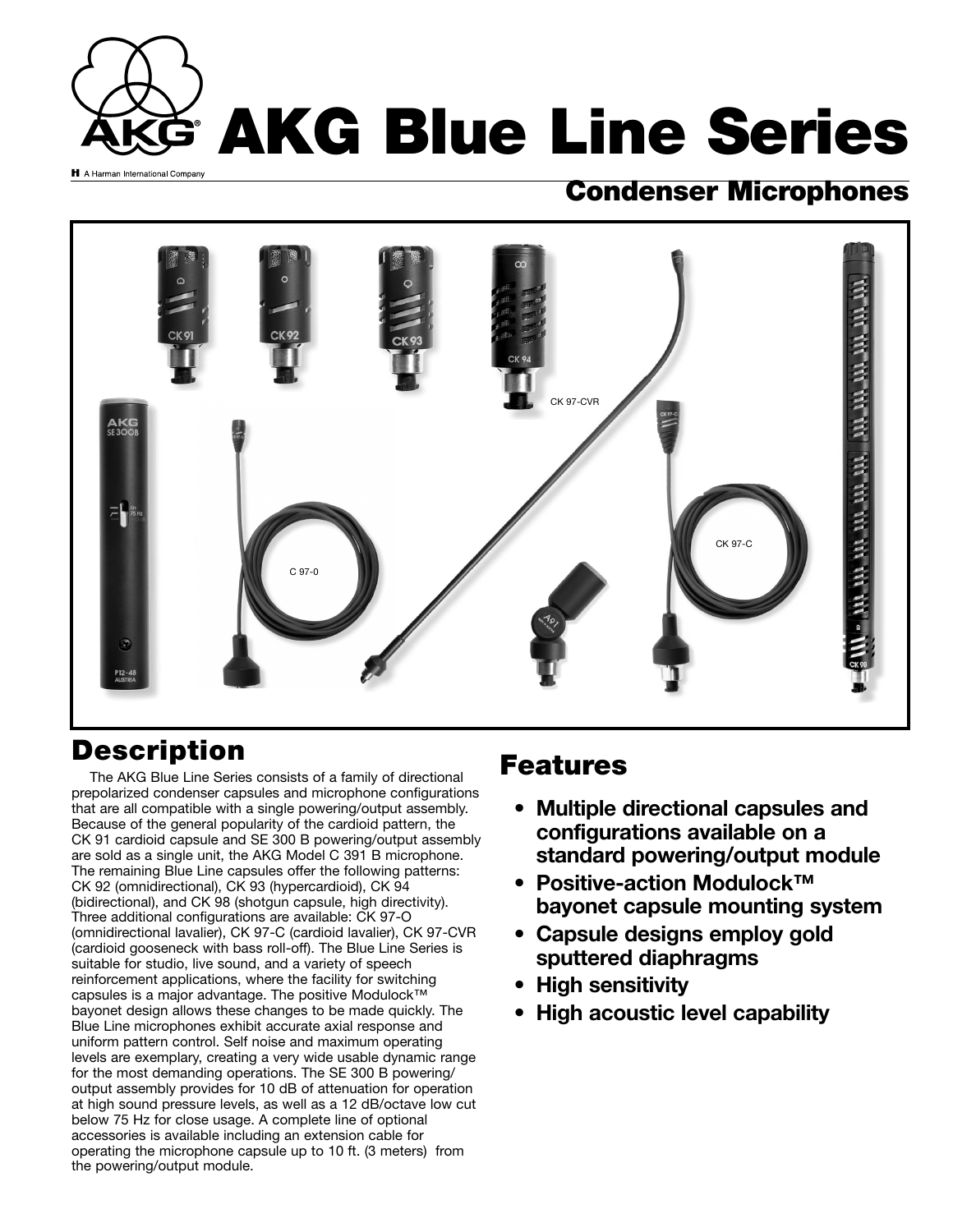### **Graphical Data**

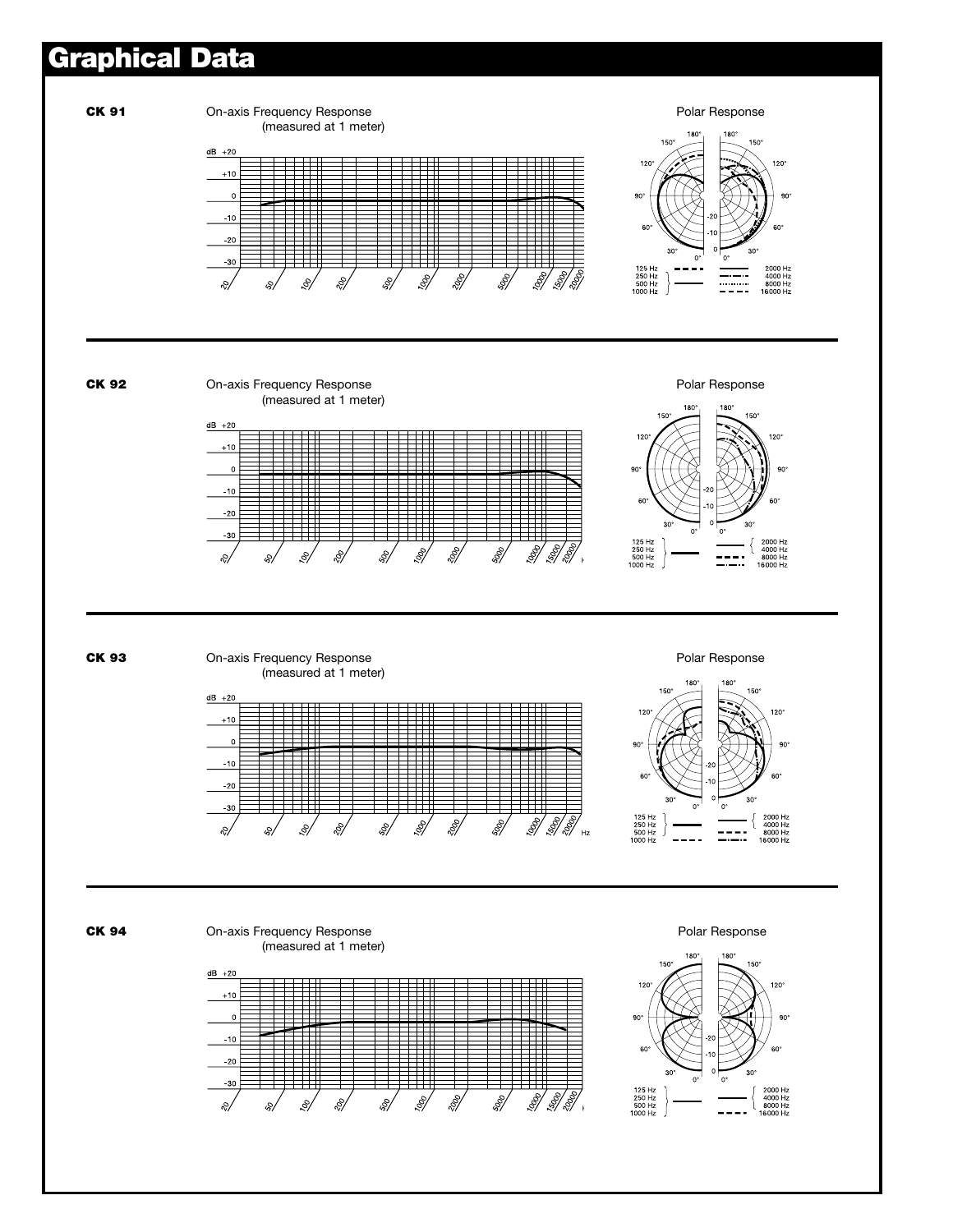# **Specifications**

| Models:                        | C 391 B                                             | <b>CK 92</b>                                                       | <b>CK 93</b>                                      | <b>CK 94</b>                                        | CK 97-0                                              | <b>CK 97-C</b>          | <b>CK 97-CVR</b>                                                                | <b>CK 98</b>                                          |
|--------------------------------|-----------------------------------------------------|--------------------------------------------------------------------|---------------------------------------------------|-----------------------------------------------------|------------------------------------------------------|-------------------------|---------------------------------------------------------------------------------|-------------------------------------------------------|
| <b>Transducer Principle:</b>   | All models prepolarized condenser capsules.         |                                                                    |                                                   |                                                     |                                                      |                         |                                                                                 |                                                       |
| <b>Frequency Range</b>         | 20-20,000 Hz                                        | 20-20,000 Hz                                                       | 20-20.000 Hz                                      | 20-20.000 Hz                                        | 20-18,000 Hz                                         |                         | 150-18,000 Hz 150-18,000 Hz                                                     | 20-20,000 Hz                                          |
| <b>Polar Pattern:</b>          | Cardioid                                            | Omnidirectional                                                    | Hypercardioid                                     | Bidirectional                                       | Omnidirectional                                      | Cardiod                 | Cardiod                                                                         | Directional                                           |
| Sensitivity at 1,000 Hz:       | 10 mV/Pa<br>$(-40$ dBV)                             | 10 mV/Pa<br>$(-40$ dBV)                                            | 10 mV/Pa<br>$(-40$ dBV)                           | 10 mV/Pa<br>$(-40$ dBV)                             | 10 mV/Pa<br>$(-40$ dBV)                              | 12 mV/Pa<br>$(-38$ dBV) | 12 mV/Pa<br>$(-38$ dBV)                                                         | 25 mV/Pa<br>$(-32$ dBV)                               |
| <b>Equivalent Noise Level:</b> | $17$ dB-A                                           | $17$ dB-A                                                          | $17$ dB-A                                         | $22$ dB-A                                           | 24 dB-A                                              | $26$ dB-A               | 26 dB-A                                                                         | $17$ dB-A                                             |
| SPL for 1% THD:                | 132 dB                                              | 132 dB                                                             | 132 dB                                            | 132 dB                                              | 120 dB                                               | 120 dB                  | 120 dB                                                                          | 124 dB                                                |
| S/N Ratio (A-weighted):        | 77 dB                                               | 77 dB                                                              | 77 dB                                             | 72 dB                                               | 70 dB                                                | 68 dB                   | 68 dB                                                                           | 77 dB                                                 |
| Electr. Impedance:             | $<$ 200 ohms                                        |                                                                    |                                                   |                                                     |                                                      |                         |                                                                                 |                                                       |
| Load Impedance:                | $> 1,000$ ohms                                      |                                                                    |                                                   |                                                     |                                                      |                         |                                                                                 |                                                       |
| <b>Power Requirement:</b>      | 9 to 52 Vdc phantom powering for SE300B             |                                                                    |                                                   |                                                     |                                                      |                         |                                                                                 |                                                       |
| <b>Connector:</b>              | All models XLR male output when connected to SE300B |                                                                    |                                                   |                                                     |                                                      |                         |                                                                                 |                                                       |
| Cable Length:                  |                                                     |                                                                    |                                                   |                                                     | 10 ft. $(3 \text{ m})$                               | 10 ft. (3 m)            |                                                                                 |                                                       |
| Finish:                        | All models dark gray matte finish.                  |                                                                    |                                                   |                                                     |                                                      |                         |                                                                                 |                                                       |
| Size:                          | $0.7 \times 5.8$ in.<br>$(19 \times 47 \text{ mm})$ | $0.7 \times 2$ in.<br>$(19 \times 52 \text{ mm})$                  | $0.7 \times 2$ in.<br>$(19 \times 52 \text{ mm})$ | $0.7 \times 2.3$ in.<br>$(19 \times 58 \text{ mm})$ | $0.3 \times 0.7$ in.<br>$(7.5 \times 17 \text{ mm})$ | $0.4 \times 1.0$ in.    | $0.4 \times 20$ in.<br>$(11 \times 25 \text{ mm})$ $(11 \times 500 \text{ mm})$ | $0.4 \times 10.2$ in.<br>$(19 \times 260 \text{ mm})$ |
| Net/Shipping Weight:           |                                                     | 4.2 oz. (120 g) 1.2 oz. (35 g)<br>16.6 oz. (470 g) 6.0 oz. (170 g) | 1.2 oz. (35 g)<br>6.0 oz. (170 g)                 | 1.2 oz. $(35 g)$<br>6.0 oz. (170 g)                 | $0.1$ oz. $(3 g)$<br>6.7 oz. (190 g)                 | $0.1$ oz. $(6 g)$       | 3.5 oz. (100 g)<br>6.7 oz. $(190 \text{ q})$ 13.1 oz. $(317 \text{ q})$         | $2.8$ oz. $(80q)$<br>13.8 oz. (390 g)                 |
|                                |                                                     |                                                                    |                                                   |                                                     |                                                      |                         | $\cdots$ $\cdots$ $\cdots$                                                      |                                                       |

\*With the 10-dB pad engaged, all SPL values for 1.0% THD can be raised 10 dB. Specifications measured with capsules attached to SE300B.

### **Accessories**

| Model:                    | Included:              | Optional:                                                      |  |  |  |
|---------------------------|------------------------|----------------------------------------------------------------|--|--|--|
| $C$ 391 B                 | SA 40 Stand adapter    | A 91 Swivel joint                                              |  |  |  |
|                           | W 90 Foam windscreen   | MK $90/3$ + H 98, Extension cable and stand adapter/ hanger    |  |  |  |
|                           |                        | VR 91 15 in. (350 mm) extension tube                           |  |  |  |
|                           |                        | VR 92 47.2 in. (1.2 meter) extension tube with short gooseneck |  |  |  |
|                           |                        | W 95 Metal mesh and foam windscreen filter                     |  |  |  |
| CK 91, 92, 93, and 94     | W 90 Foam windscreen   | Same as for C 391 B                                            |  |  |  |
| <b>CK 97-0 and CK97-C</b> | H 40/1 Universal clamp | For SE 300 B: B 18 E Battery supply                            |  |  |  |
|                           | for two capsules       | N 62 E AC Power supply                                         |  |  |  |
|                           | H 41 Tie pin           |                                                                |  |  |  |
|                           | W 97/1 Foam windscreen |                                                                |  |  |  |
|                           | (For CK 97-0)          | C 97-CVR + SE 300 B:                                           |  |  |  |
|                           | W 97 Foam windscreen   | B 18 E Battery power supply                                    |  |  |  |
|                           | (For CK 97-C)          | N 62 E AC Power supply                                         |  |  |  |
| <b>CK 97-CVR</b>          | W 97 Foam windscreen   | H 10 Stereo bar, H 38 Shock mount                              |  |  |  |
|                           |                        | SA 38/H 38 Shock mount/stand adapter                           |  |  |  |
|                           |                        | ST 45 Table stand, ST 305 Heavy duty table stand               |  |  |  |
| <b>CK 98</b>              | W 98 Windscreen        | A 91 Swivel joint                                              |  |  |  |
|                           |                        | VR 91 15 in. (350 mm) angled extension tube                    |  |  |  |
| <b>SE 300 B</b>           | SA 40 Stand adapter    | See above                                                      |  |  |  |
|                           |                        |                                                                |  |  |  |

### **Architects and Engineers Specifications**

The microphone shall be of the condenser type with a capsule and powering module assembly no larger than 0.75 in. (19 mm) in diameter. For applications requiring field switchable patterns, the capsule shall be demountable and attached by means of a half-turn bayonet action. (Threaded capsules shall not be allowed under this specification, because of inconvenience and the chance of crossthreading.) The microphone shall accept phantom powering over the nominal ranges of 12 to 48 volts and the nominal output impedance shall be equal to or less than 200 ohms at 1 kHz. The microphone shall provide a switchable 10 dB pre-electronics pad for operation at high sound pressure levels, and a switchable lowfrequency cut of 12 dB-per-octave shall be provided.

The polar pattern shall be (\*), and on-axis frequency response shall be (\*). Microphone sensitivity shall be at least (\*) millivolts per pascal, and the self noise floor shall be no higher than (\*) dB-A. The 1.0 % THD operating level shall be (\*) dB SPL. (Additional for C 397-CVR)

The microphone capsule shall be separated from the powering/ output module by a thin gooseneck extension at least 20 in. (500 mm) in length. The microphone shall be the AKG Acoustics Model SE 300 B plus the (\*) capsule.